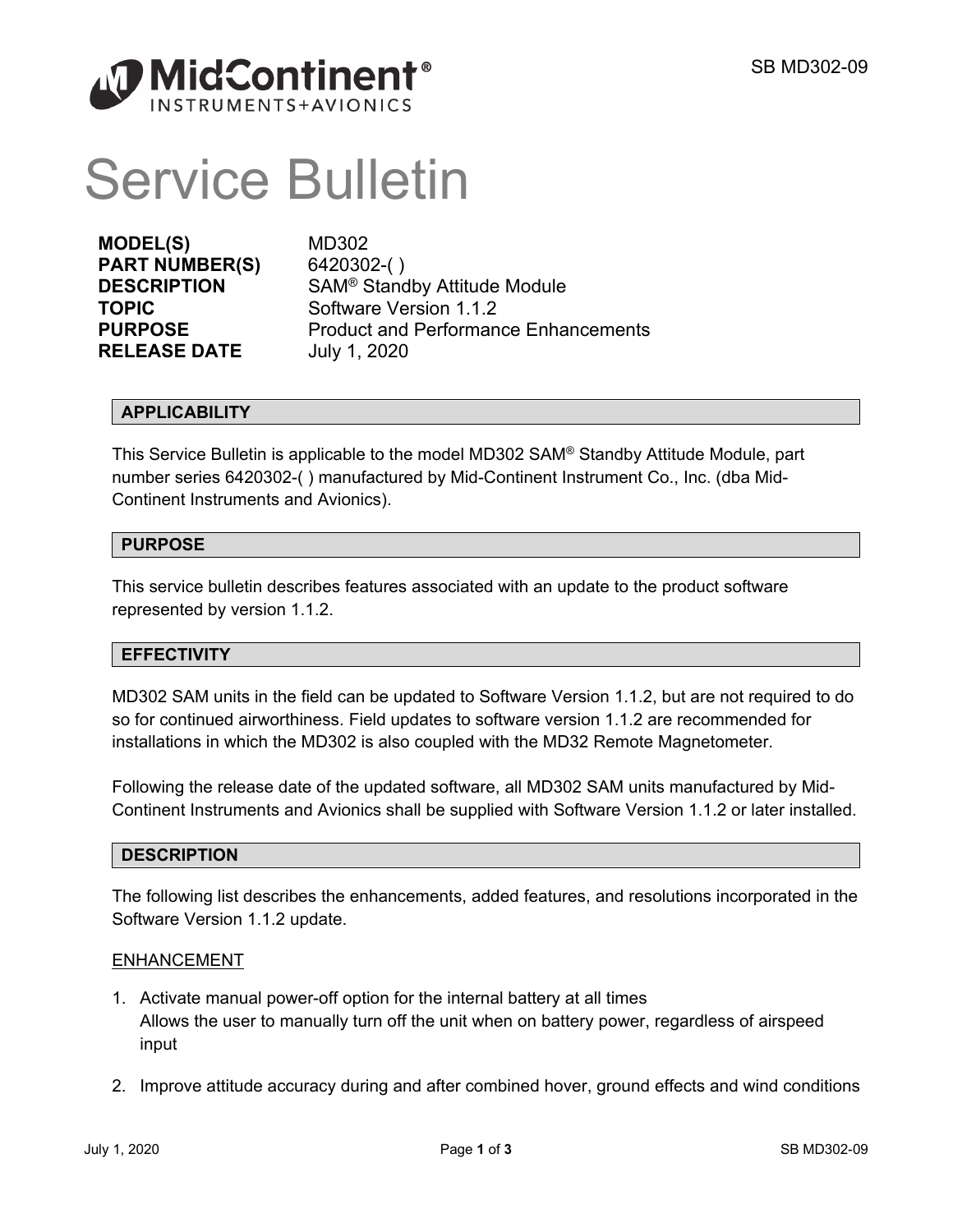

# ADDED FEATURES

1. Configuration option added to select automatic power-off behavior ("Auto-Off") Allows configuration of previous auto-off behavior to OFF. This allows immediate switchover to battery power after loss of aircraft power *and* no airspeed (i.e. hover). Requires manual shutdown after landing to turn off battery.

# RESOLUTIONS

- 1. Improve attitude accuracy when coupled with an MD32 Magnetometer
- 2. Resolved error with battery storage mode When battery storage mode is activated, unit now properly recognizes Type 1 battery packs and resolves the erroneous 'unknown battery type' message.

# **ESTIMATED MANPOWER**

Approximately 30 minutes or less to update the unit software.

#### **APPROVALS**

This Service Bulletin represents a minor change to the previously approved Technical Standard Order Authorizations. Any changes to software and/or complex hardware have been completed in accordance with approved development and quality processes per the guidelines of RTCA document DO-178B and DO-254, respectively.

# **WEIGHT AND BALANCE**

No change

#### **ELECTRICAL LOAD DATA**

No change

#### **CERTIFICATION**

This Service Bulletin represents a minor change and thus maintains all aspects of the previously approved Technical Standard Order Authorizations and environmental qualification basis.

#### **OTHER PUBLICATIONS AFFECTED**

Mid-Continent Instruments and Avionics Installation Manual and Operating Instructions, part number 9017782, Revision N or later, includes information associated with this Service Bulletin.